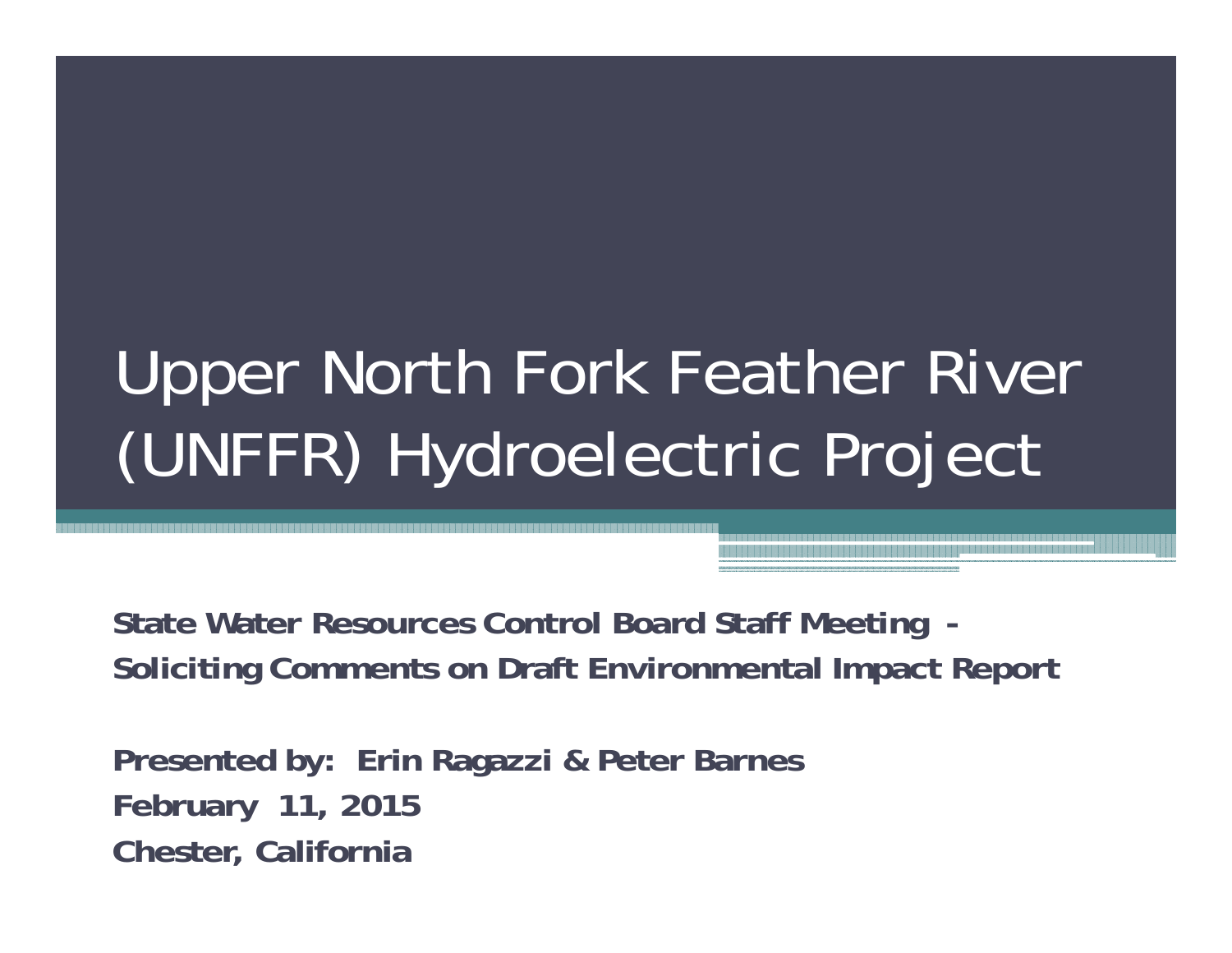#### Meeting Schedule

- 1. Welcome and Review Meeting Logistics
- 2. Presentation by State Water Board staff
- 3. Comments by Attendees
- 4. Closing and Next Steps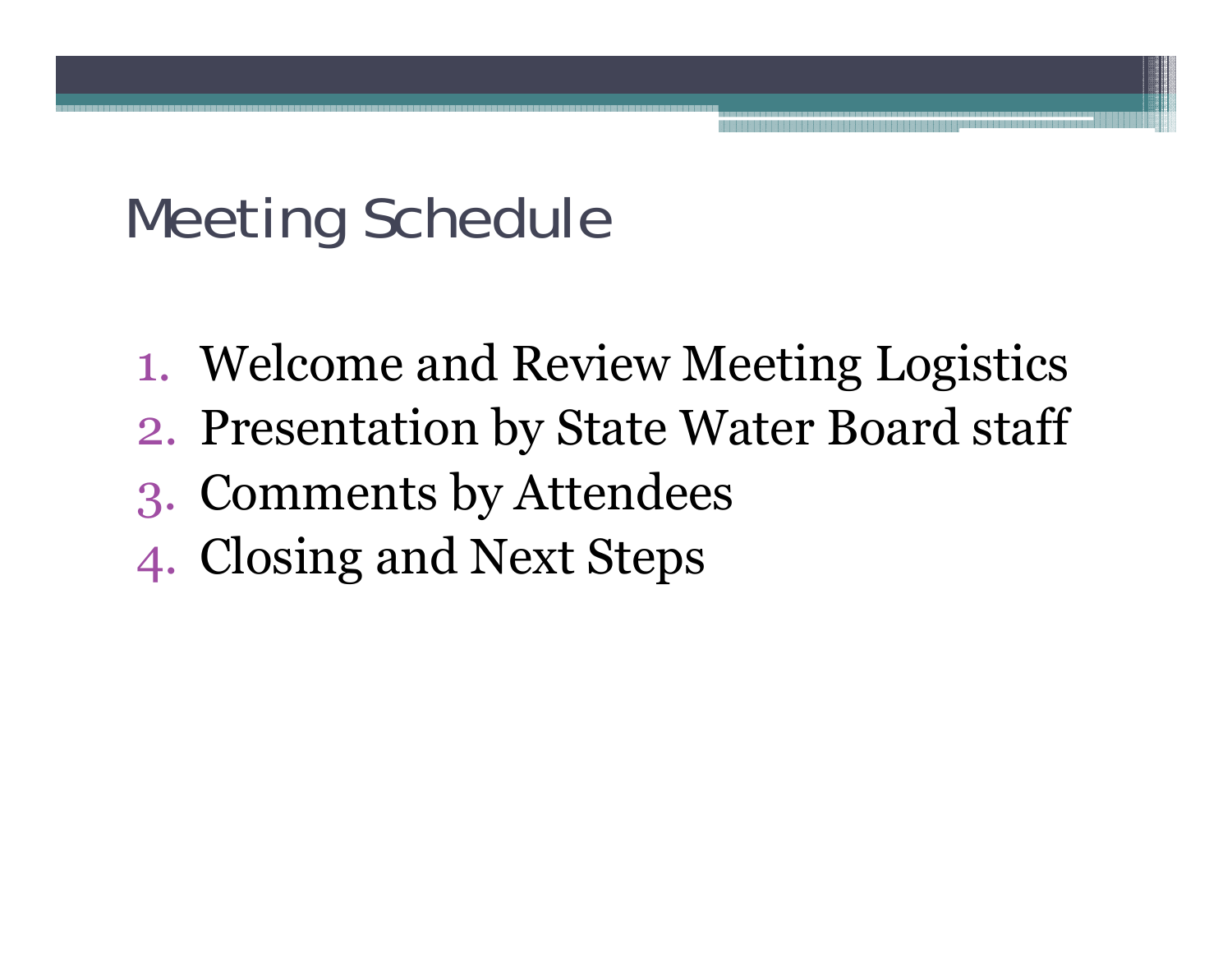# Meeting Logistics and Ground Rules

- • Sign-in sheet and speaker cards
	- Fill out a speaker card if you wish to comment
- • Comments may be limited to a set amount of time depending on number of people wishing to speak
- • Purpose of meeting is to accept comments; purpose is not to discuss comments
- •**No decisions will be made today**
- • **Please respect all speakers**
	- All points of view are valid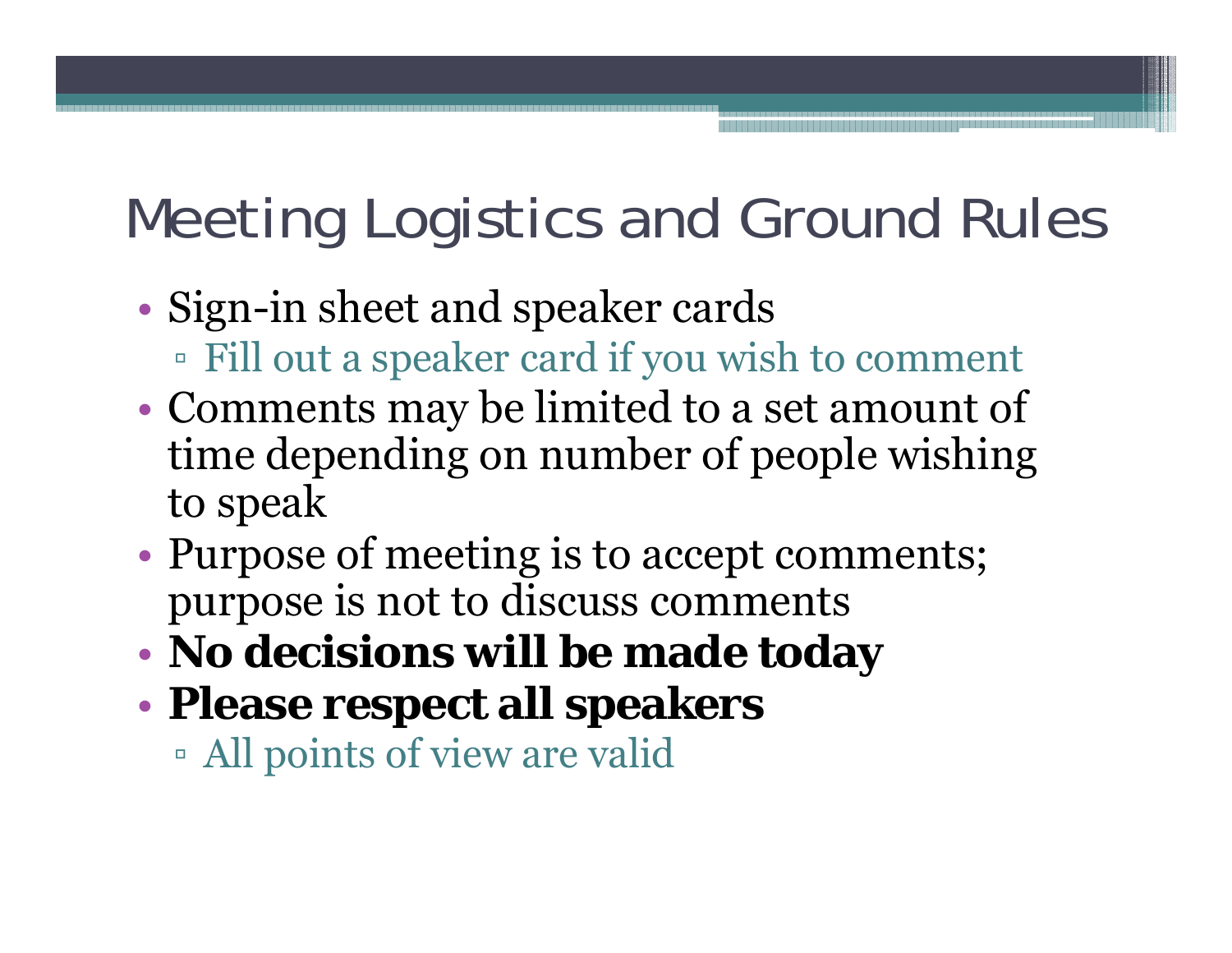#### Presentation Outline

- •Meeting Objective
- State Water Board's Mission
- •California Environmental Quality Act (CEQA)
- •Purpose of Draft Environmental Impact Report (EIR)
- •Development of Alternatives
- Alternatives Evaluated in EIR
- •Findings Summary
- •Mitigation Measures
- State Water Board Staff Recommendation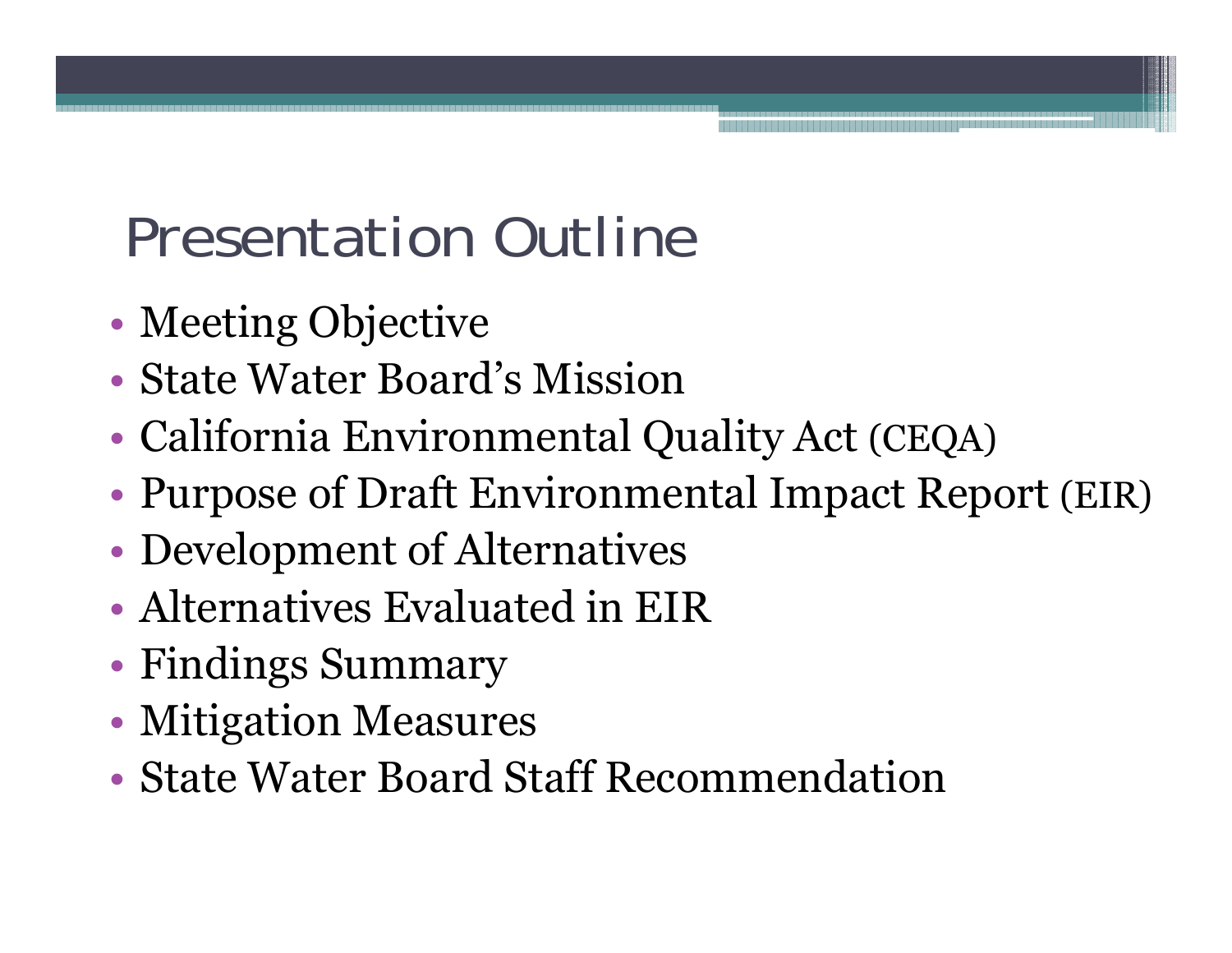# Meeting Objective

- Provide an overview of:
	- State Water Board's mission and involvement in UNFFR Project relicensing
	- Draft EIR
	- State Water Board Staff Recommendation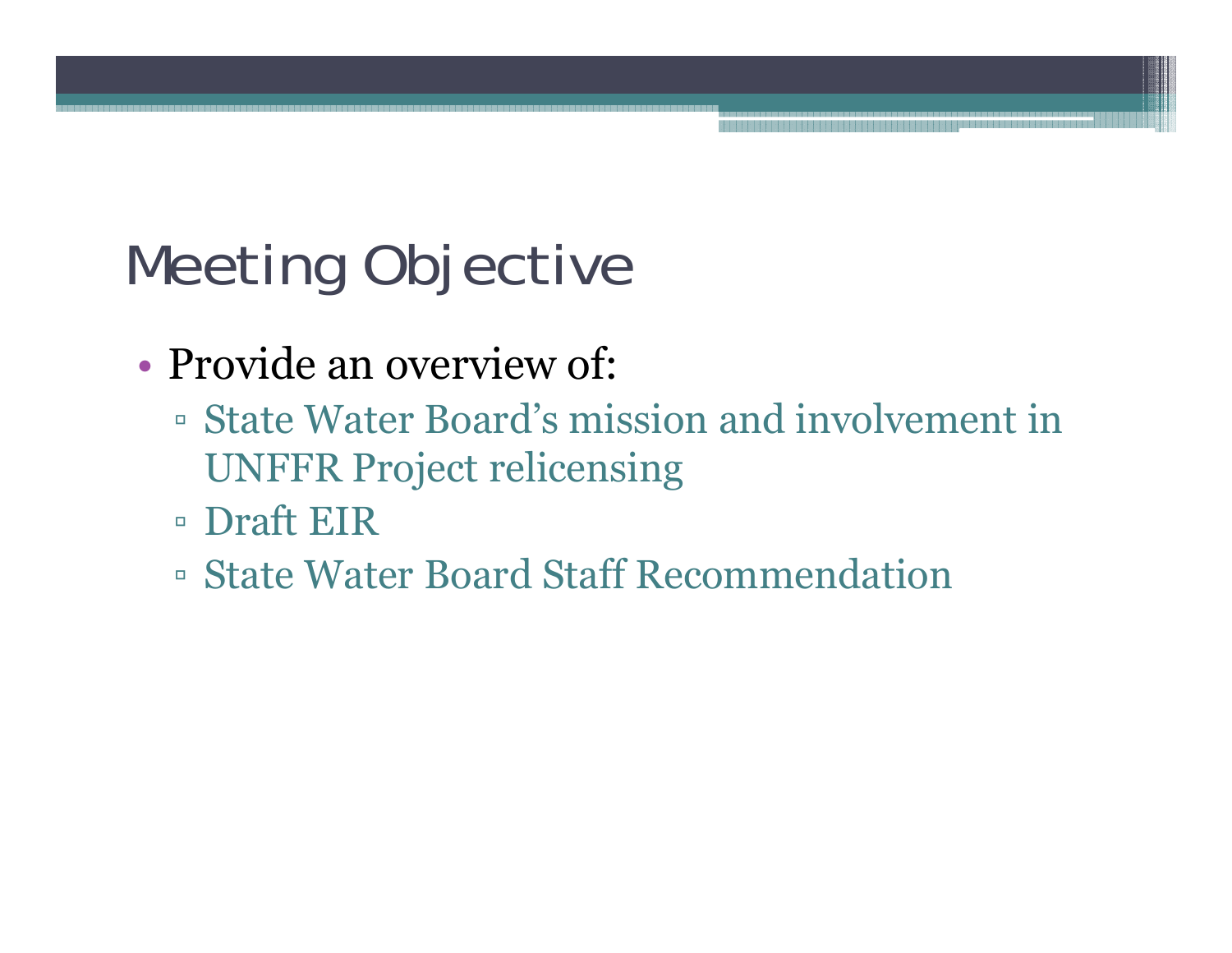#### State Water Board's Mission

*To preserve, enhance, and restore the quality of California's water resources and drinking water for the protection of the environment, public health, and all beneficial uses, and ensure proper water resource allocation allocation and efficient use, for the benefit of present and future generations.*

http://www.waterboards.ca.gov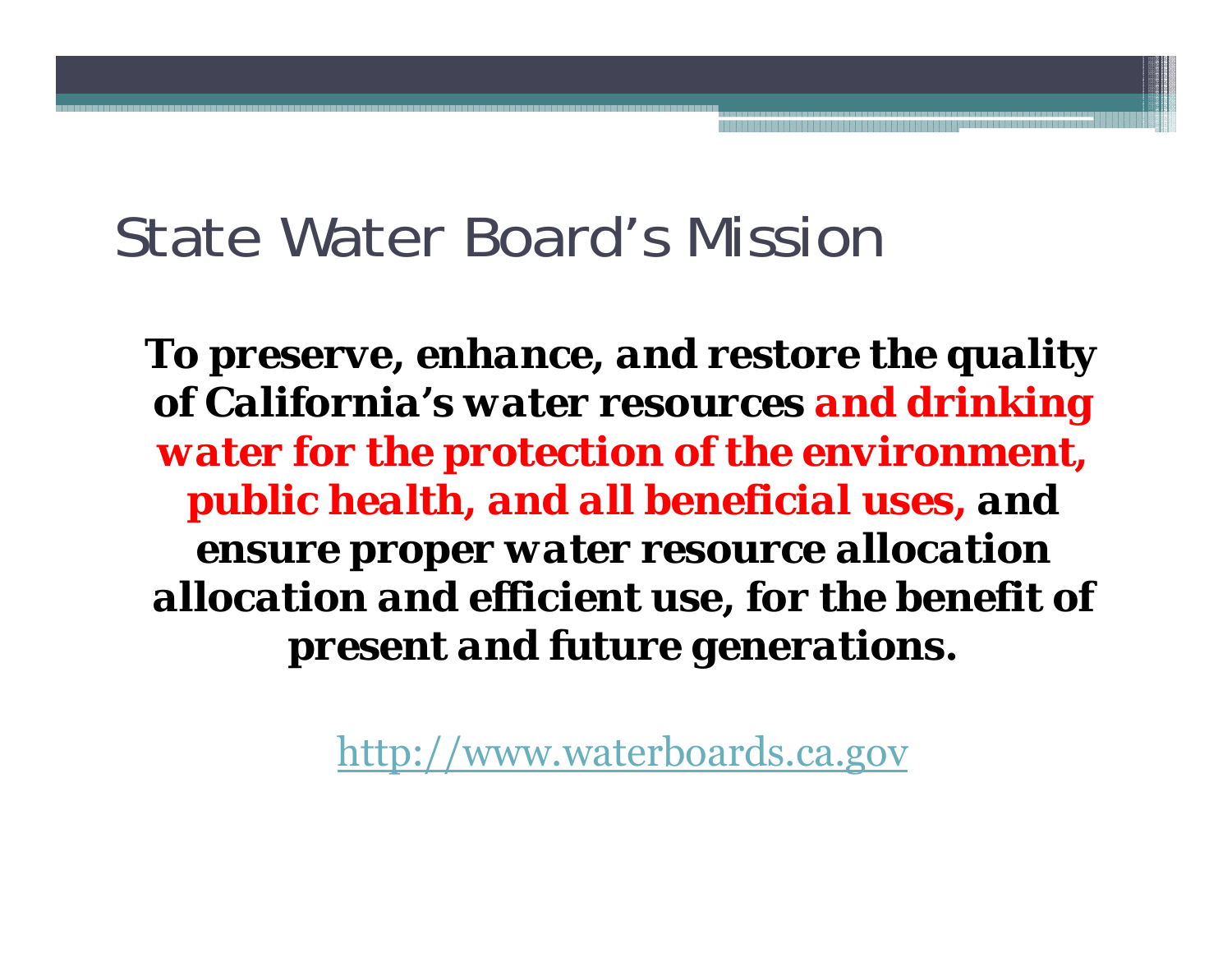#### Why is the State Water Board involved?

- • State Water Board conditions hydroelectric projects via issuance of water quality certifications (Section 401 of Clean Water Act)
	- Protect water quality standards
		- Beneficial Uses
		- Water Quality Objectives
		- Anti-degradation Requirements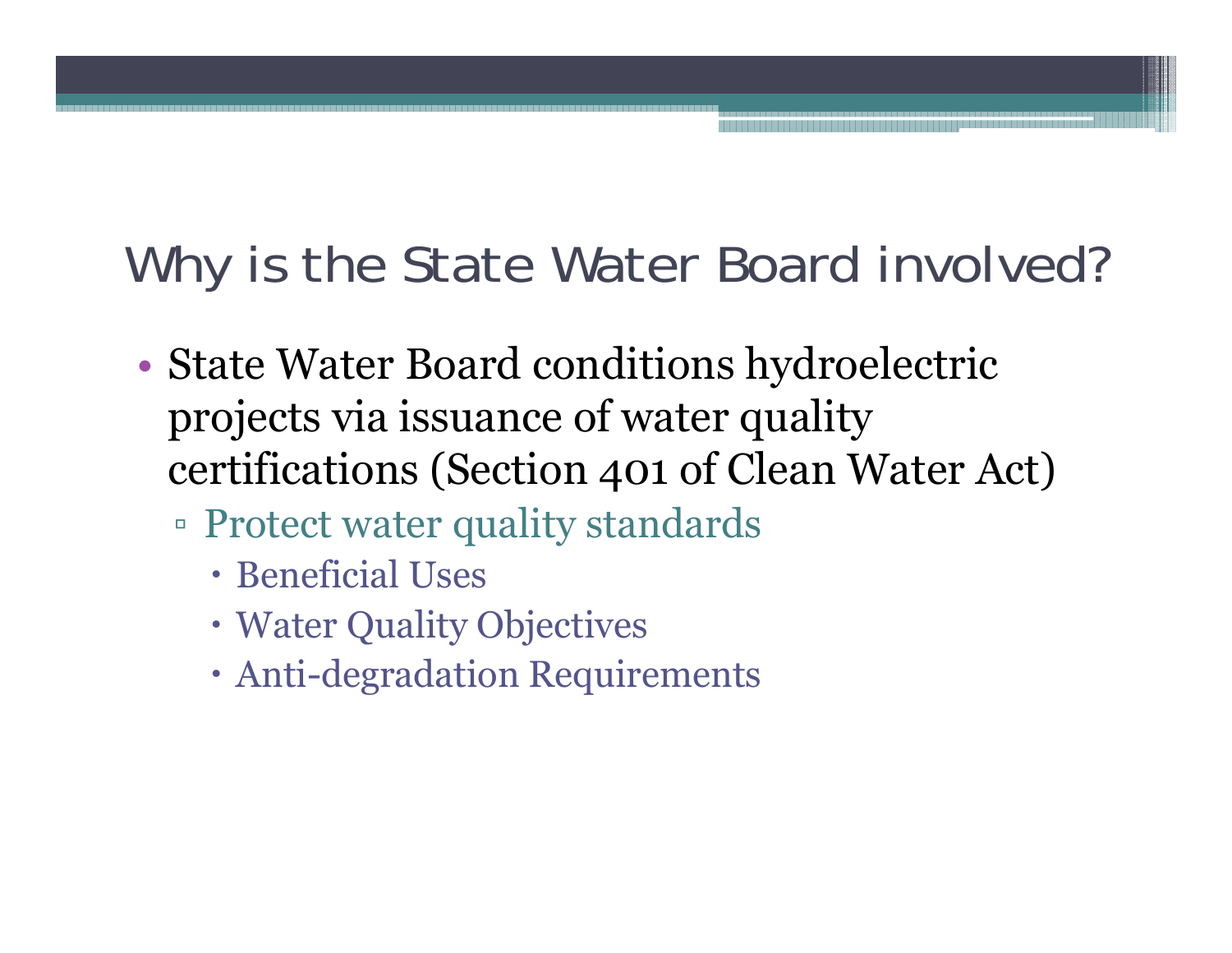## CEQA

- • State Water Board is making a discretionary decision with respect to issuance of a water quality certification and must comply with CEQA
- • State Water Board is lead agency
	- Responsible for development of environmental document
- • State Water Board developed Draft Environmental Impact Report (EIR) for UNFFR Project
	- Represents State Water Board's independent judgment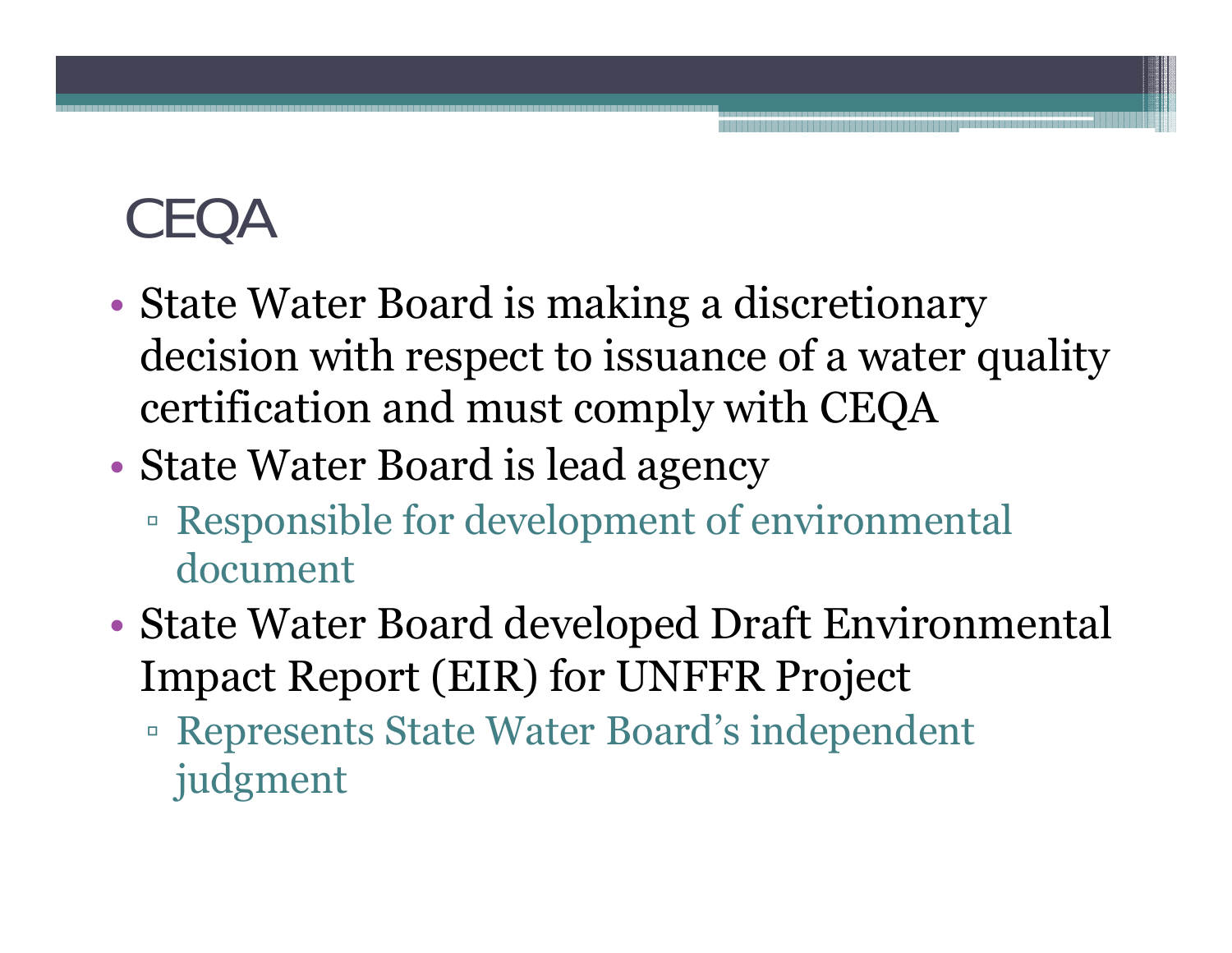# Purpose of this Draft EIR - CEQA

- • Disclose potential significant adverse environmental impacts associated with the Pacific Gas and Electric's (PG&E) proposed project and alternatives
- •Evaluate ability to meet project objectives
- •• Indicate the manner in which any adverse impacts can be mitigated or avoided
- •Facilitate public involvement
- • Foster coordination among various governmental agencies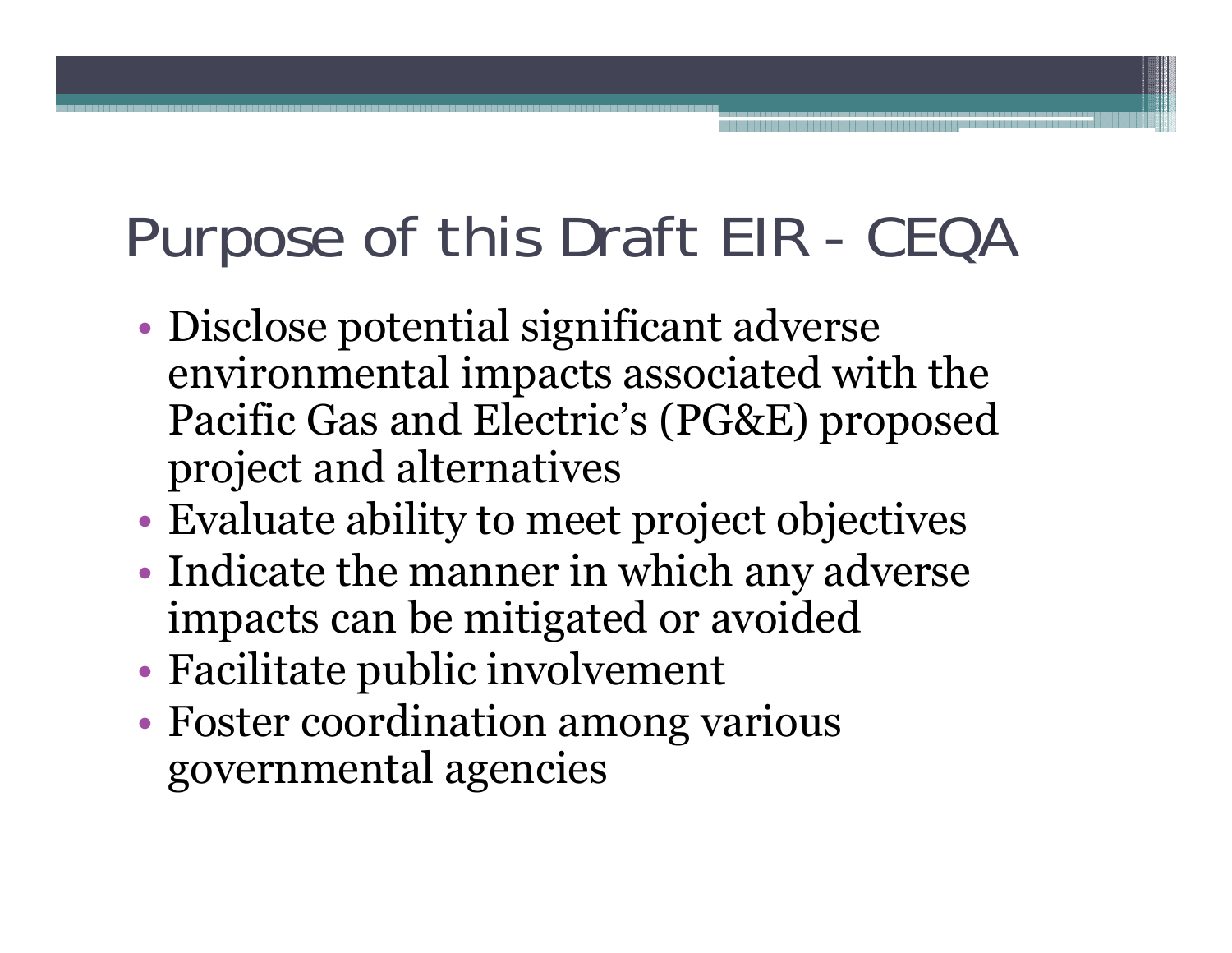# CEQA Alternative Development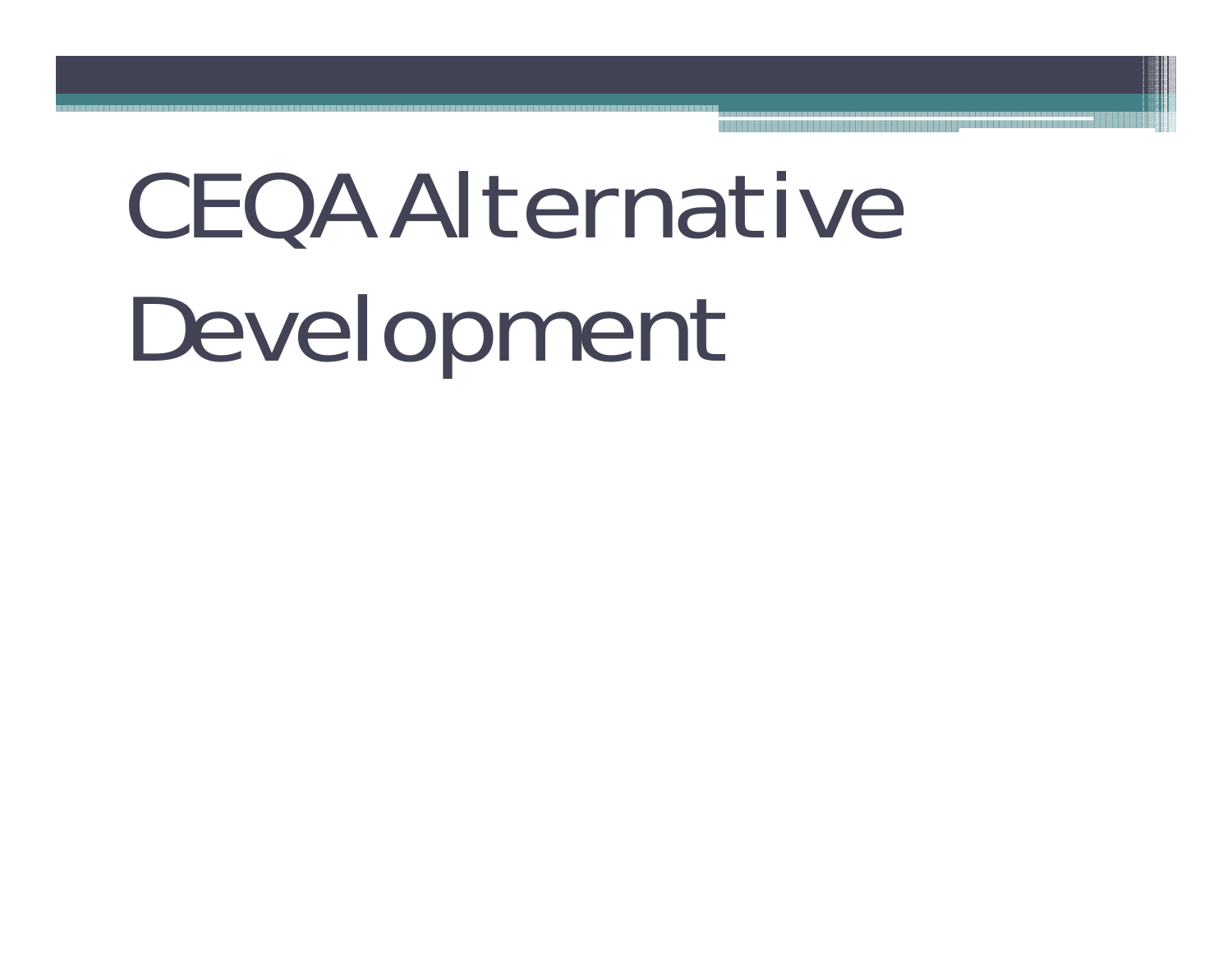# Settlement Agreement

- •• Reached in 2004
- • Covered many aspects of the UNFFR Project, including recreation facilities development, river sediment management, streamflow for whitewater boating, etc.
- Did not address North Fork Feather River temperature
	- Listed as impaired on 303(d) list, and requires consideration as part of the certification process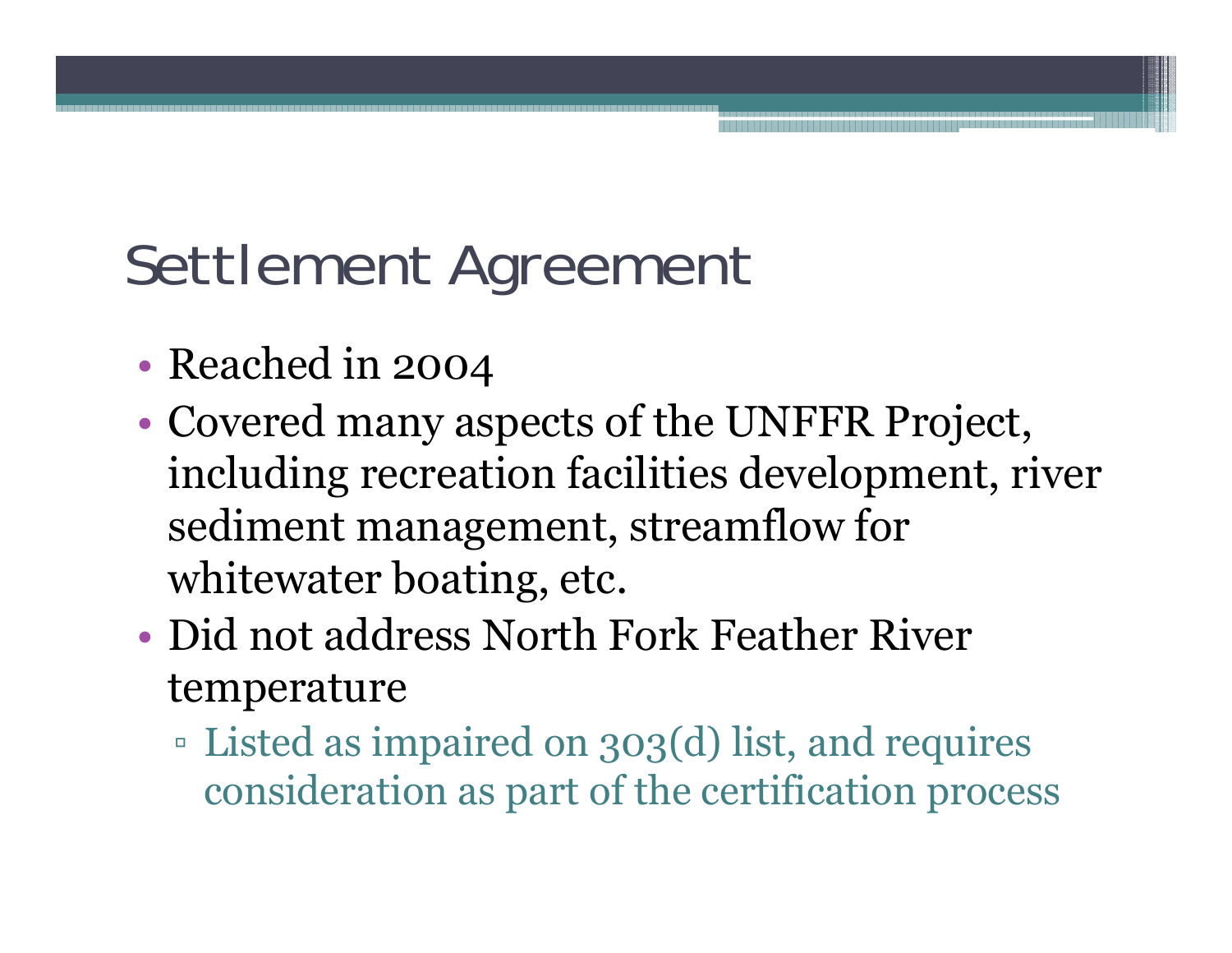#### Development of Alternatives and Evaluation Process

• State Water Board used a tiered approach – known as levels 1, 2, and  $3-$  to develop an array of project alternatives that could reduce water temperatures in the North Fork Feather River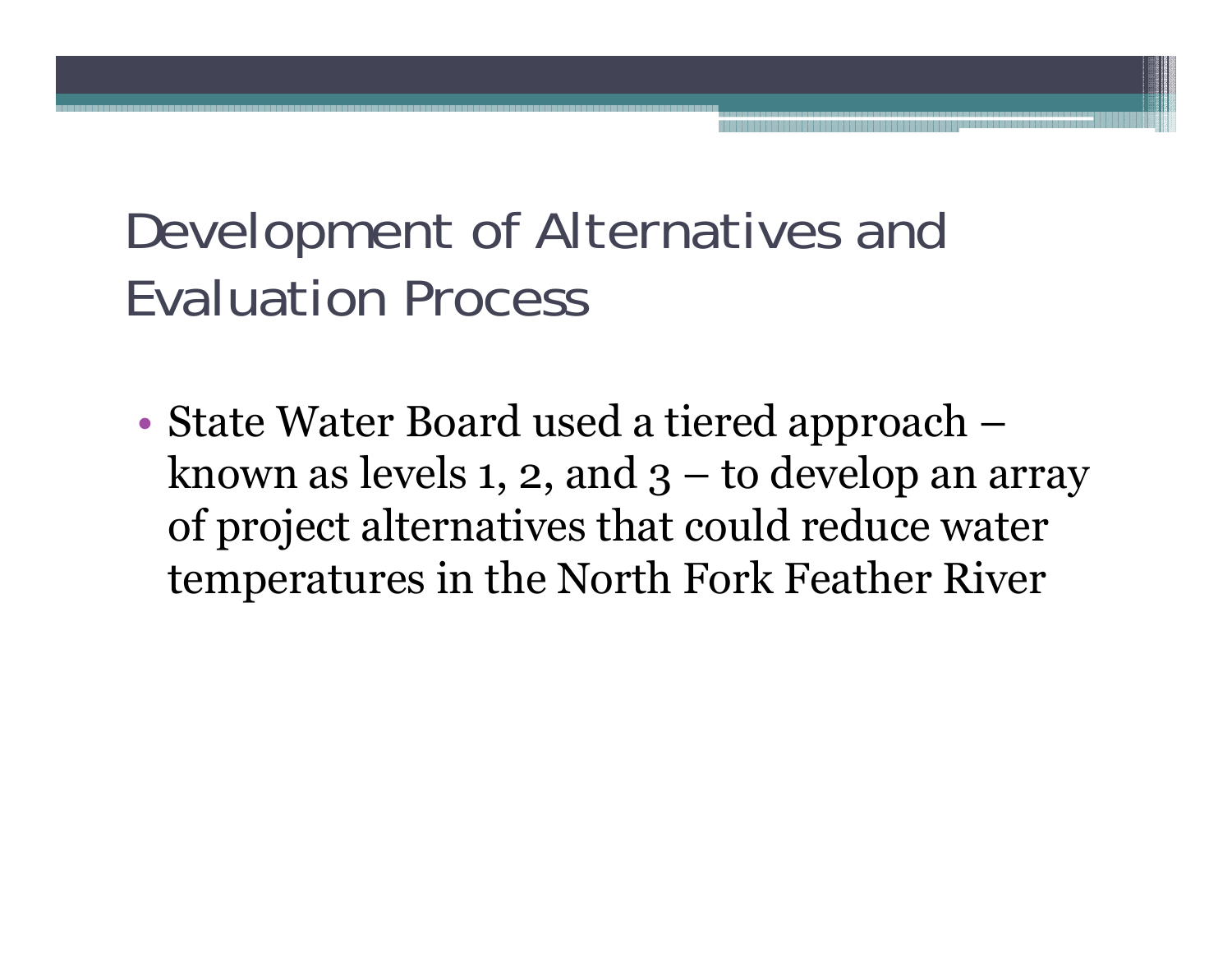#### Level 1 and Level 2 Reports

- Level 1 "Cast a wide net" to capture all possible water quality measures and then subject them to initial screening criteria:
	- Effectiveness and Reliability
	- Technological Feasibility and Constructability
	- Logistics
	- Reasonableness
	- Fatal Flaws
- • Level 2 - Screened remaining alternatives using additional criteria:
	- Environmental Challenges
	- Economic Feasibility

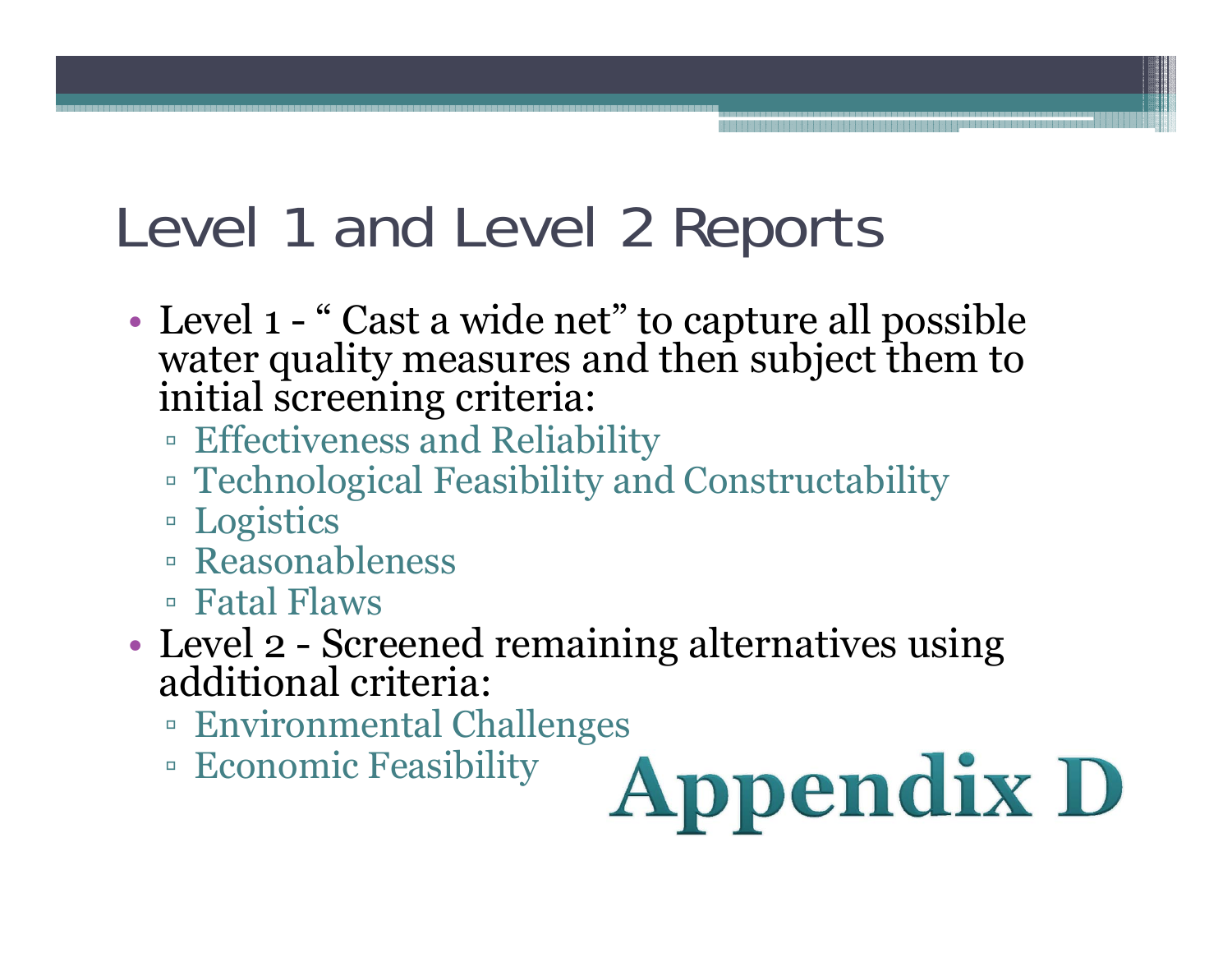### Level 3 Report

- 16 discrete alternatives were advanced from Level 2, including those within and outside the UNFFR Project boundary
- • No detailed screening of alternatives was conducted for reaches outside of the UNFFR Project boundary in the Level 3 analysis

# **Appendix E**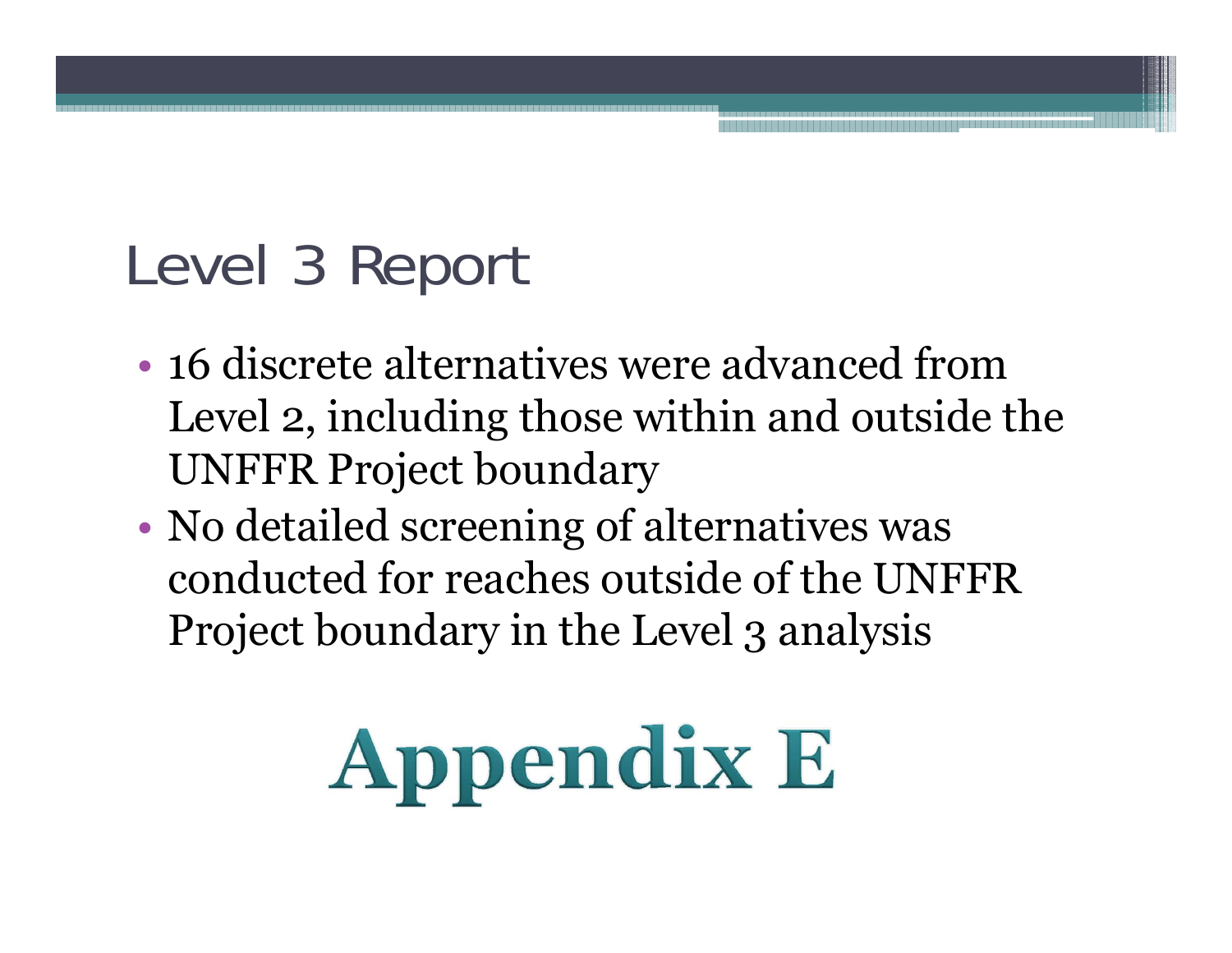#### Outcome of Level 3 Analysis

- • Four possible modifications to UNFFR Project facilities or operations that would reduce North Fork Feather River mean daily water temperatures to varying degrees:
	- Thermal curtain at Prattville intake on Lake Almanor
	- Thermal curtain near Caribou No. 1 and No. 2 intakes on Butt Valley reservoir
	- Modify Canyon dam low level outlets and increase releases up to 600 cubic feet per second, while decreasing releases to Prattville intake
	- Use Caribou powerhouse No. 1 preferentially over Caribou powerhouse No. 2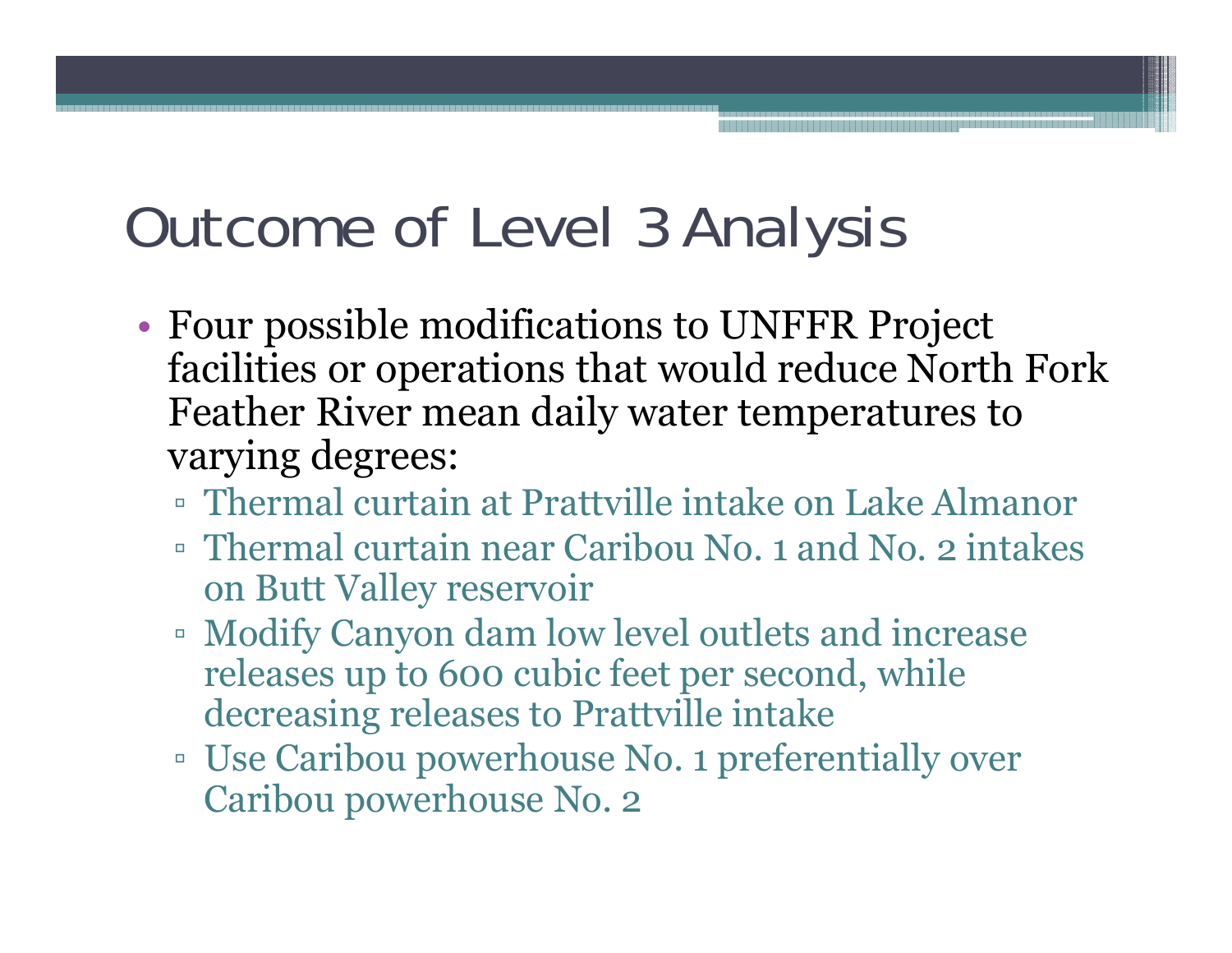# Evaluated in EIR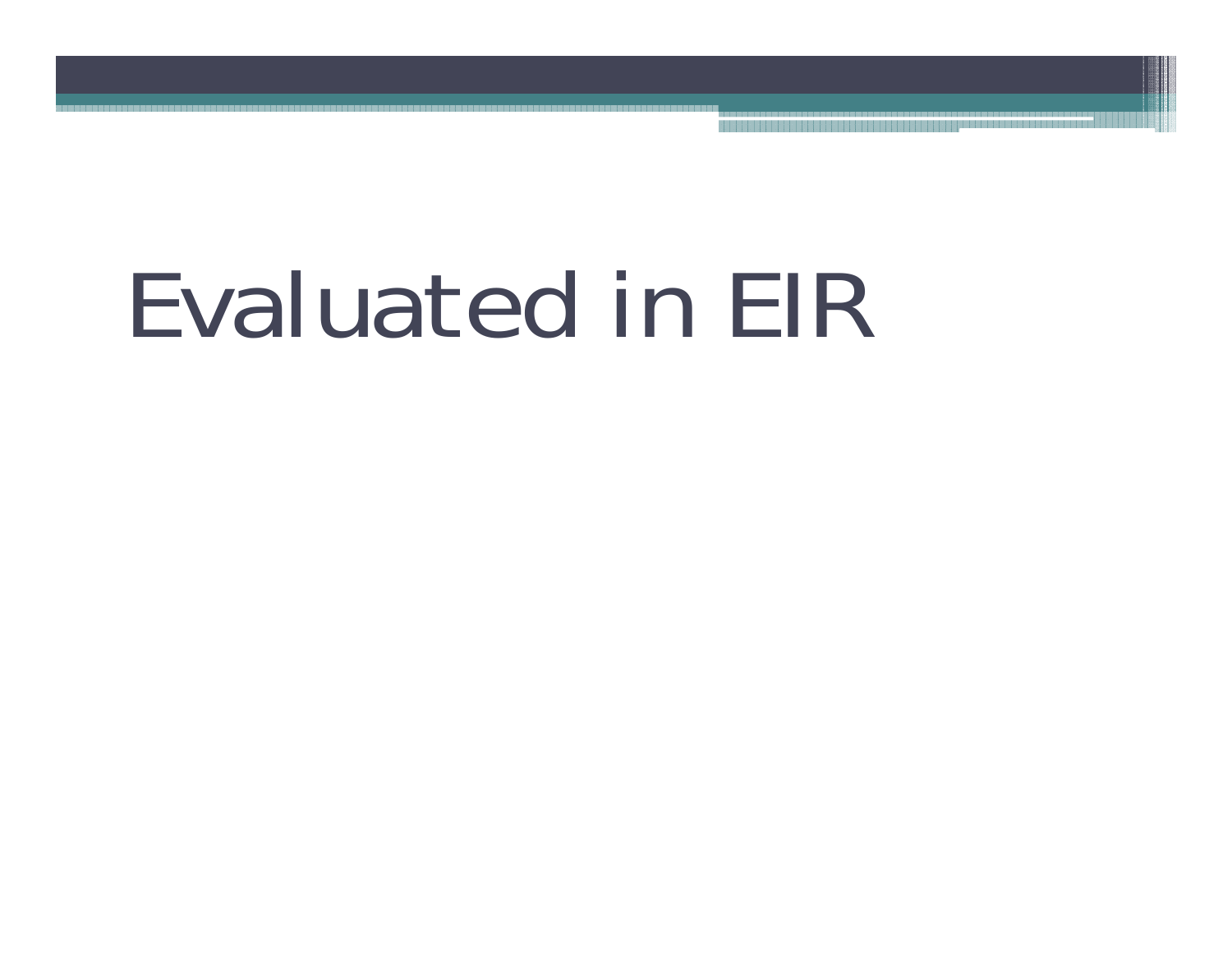# Proposed UNFFR Project

- •• Composed of:
	- PG&E's application to Federal Energy Regulatory Commission (FERC); and
	- Modifications made in accordance with:
		- 2004 Settlement Agreement
		- Mandatory Conditions (e.g., United States Forest Service 4(e) Conditions)
		- FERC Staff Alternative

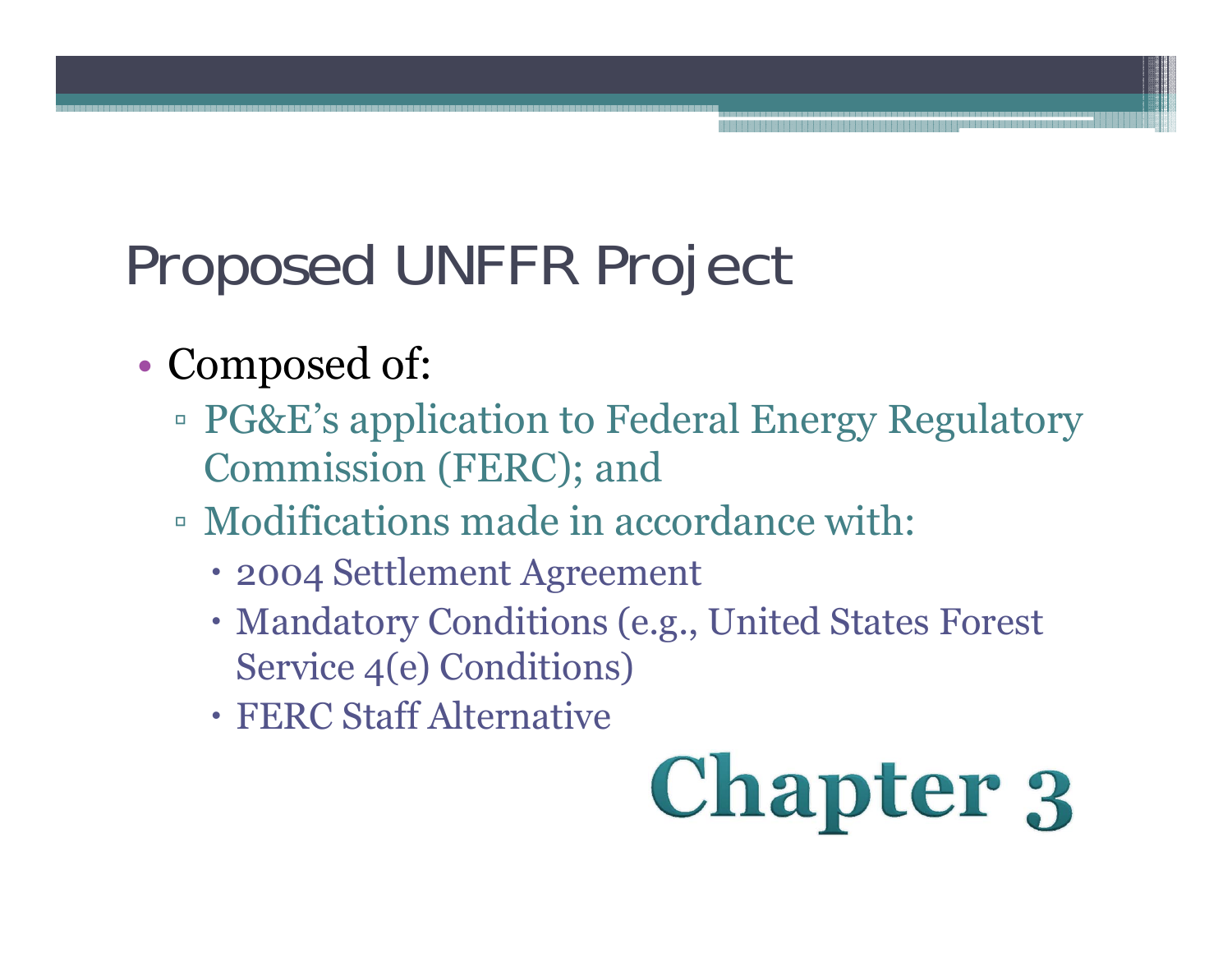#### Alternatives Evaluated in EIR

#### **Alternative 1**

- Proposed UNFFR Project with modified minimum instream flows
- Thermal curtains in Lake Almanor and Butt Valley Reservoir
- Increased Canyon Dam flows during summer months
- Proposed UNFFR Project with modified minimum instream flows
- Thermal curtains in Lake Almanor and Butt Valley Reservoir

**Alternative 2**

\* Impacts associated with staff's proposed recommendation are disclosed in the EIR, where appropriate. Such impacts are a subset of the impacts associated with Alternatives 1.

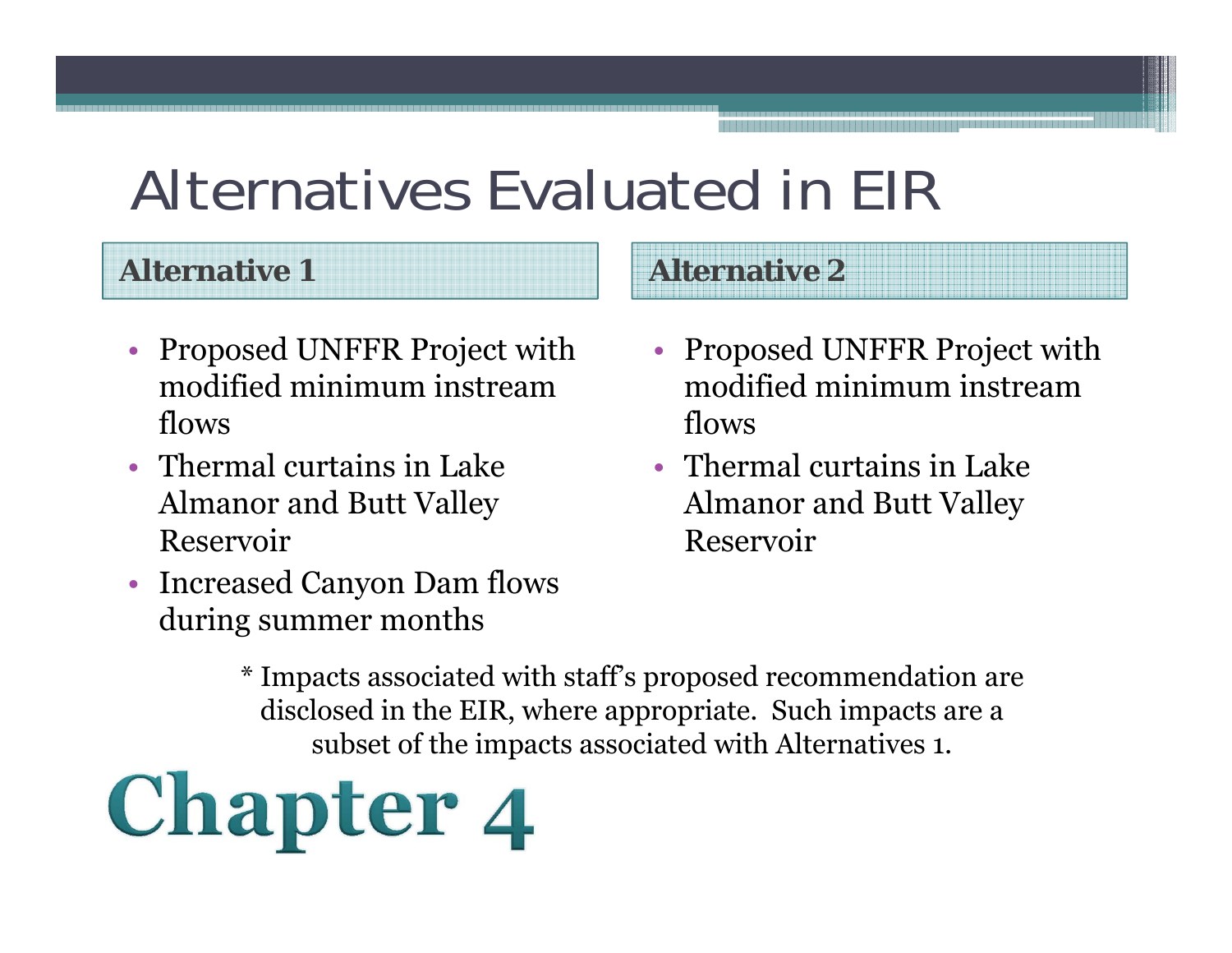## Findings – Summary

- •• In looking at impacts of the proposed alternatives, Draft EIR looks at effects on the North Fork Feather River and Lake Almanor
- • In general, modeling of proposed alternatives estimates a 0.8-2.0°C (Alternative 1) or 0.2- 1.3°C (Alternative 2) temperature reduction in the North Fork Feather River when compared to the Present Day alternative in August of warmest years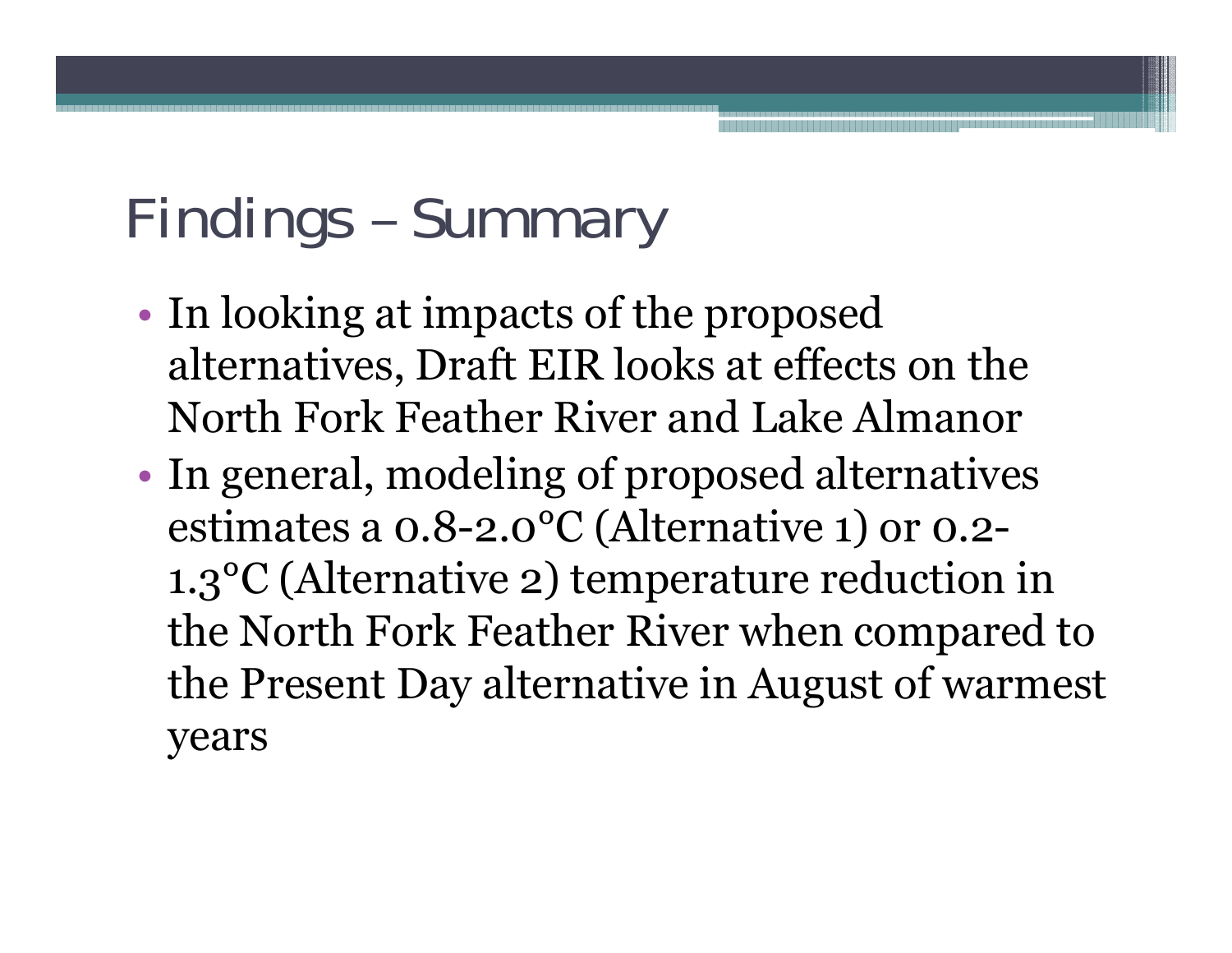## Findings – Summary (continued)

- • Currently in August of a normal water year most of the North Fork Feather River would have temperatures exceeding 20°C
- • With implementation of Alternative 1, in August of a normal water year, only the Poe Reach would have temperatures exceeding 20°C; however, the coldwater habitat in Lake Almanor would be reduced from 5% to 4% of total lake volume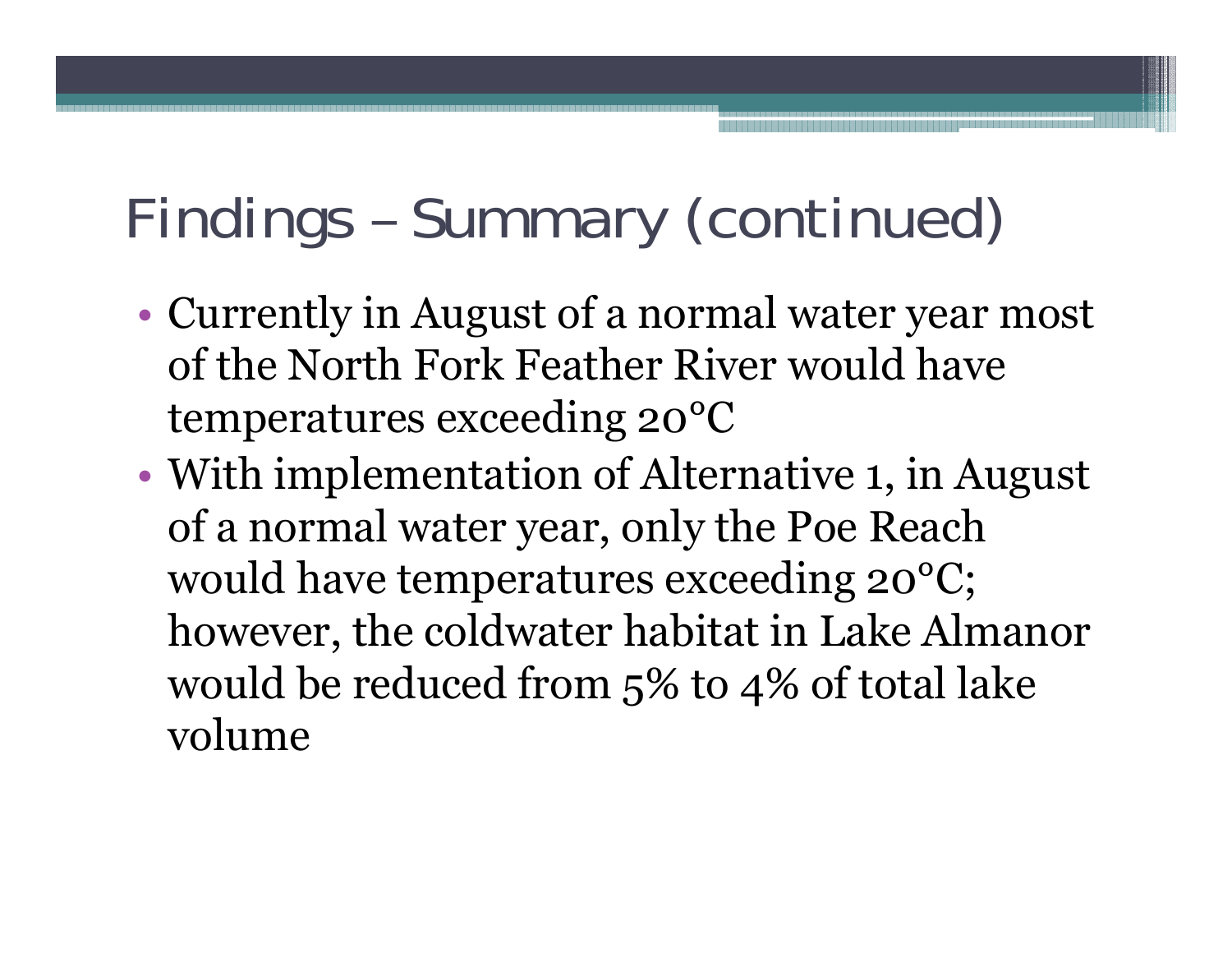# Mitigation Measures

- • Approval of Construction Activities by the State Water Board
	- Mitigation Measure GGS-1: Turbidity and Total Suspended Solids
	- Mitigation Measure WQ-8: Hazardous Materials

# **Table ES-1 Executive Summary**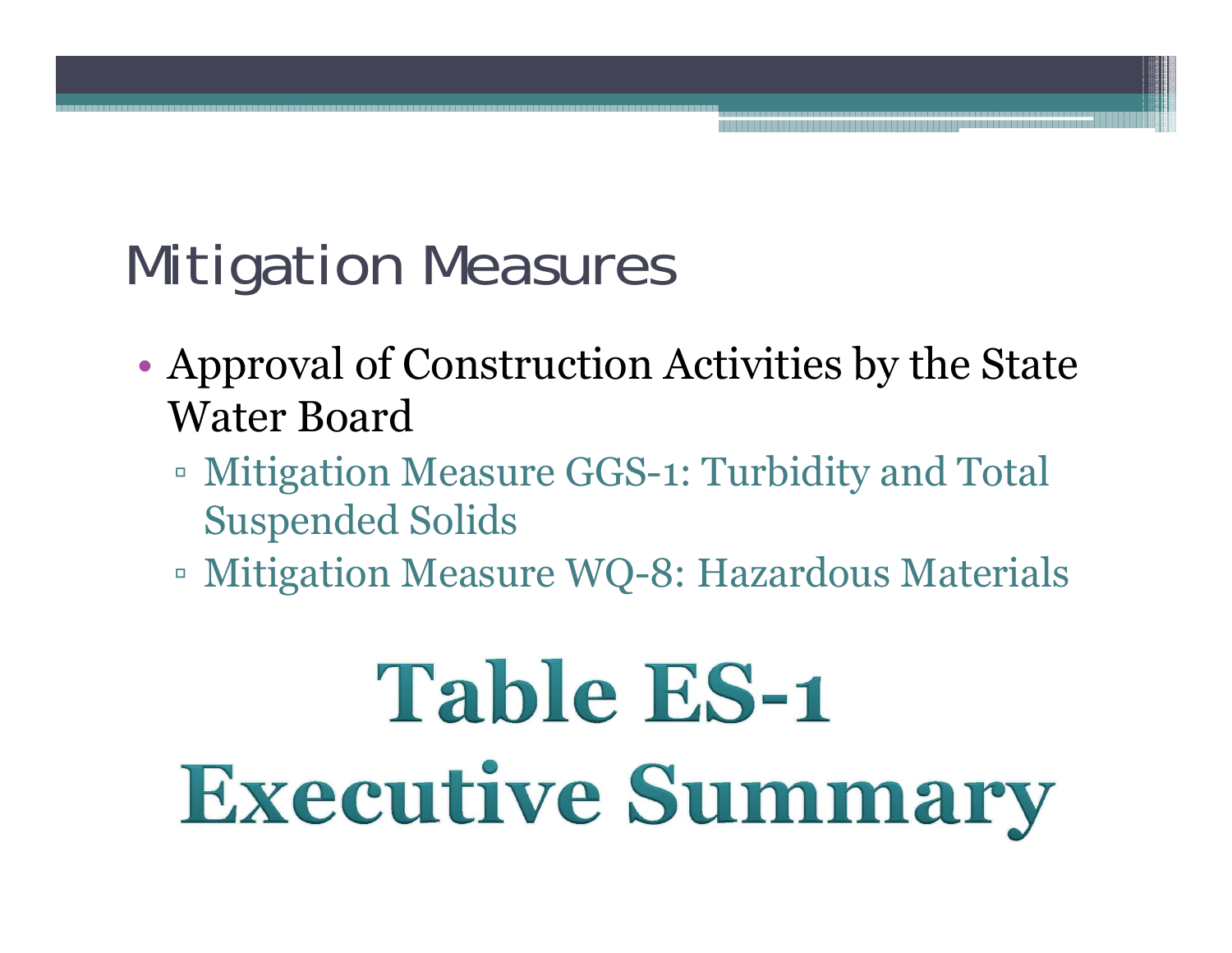## Mitigation Measures (continued)

- • Mitigation Measure WQ-1: Implement Temperature and Operations Coordination and Augment Stocking of Coldwater Fishery following Critically Dry Water Years
	- Reduces uncertainty associated with summer coldwater habitat estimates for Lake Almanor by increasing the base of monitoring information to improve the understanding of coldwater habitat conditions
	- Improve the ability of the coldwater fishery to recover after critically dry water years.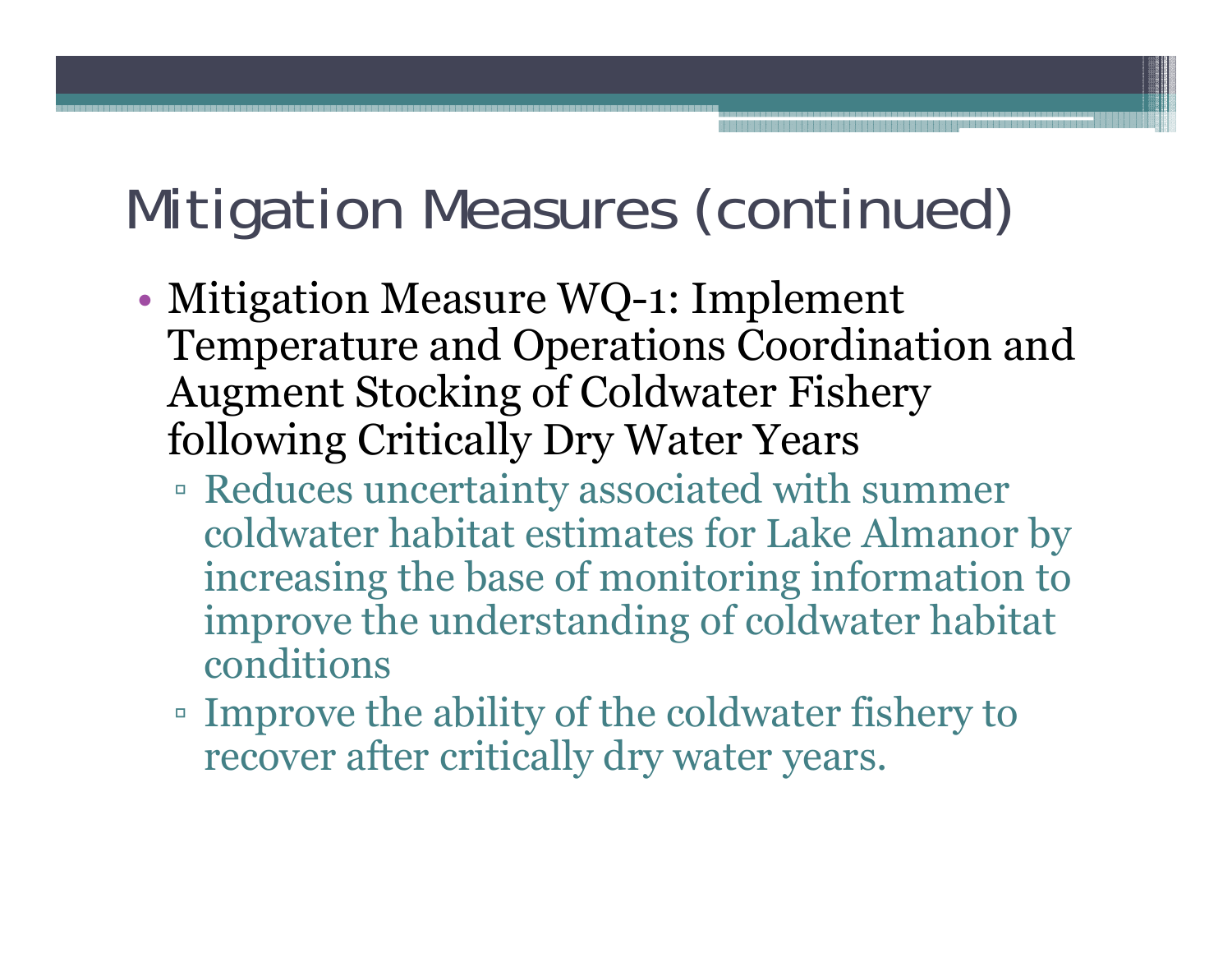# Mitigation Measures (continued)

- • Multiple mitigation measures necessary for protection of biological resources.
- • Additional mitigation measures related to cultural resources, traffic control, noise, and emissions.
	- PG&E agreed to implement many of these mitigation measures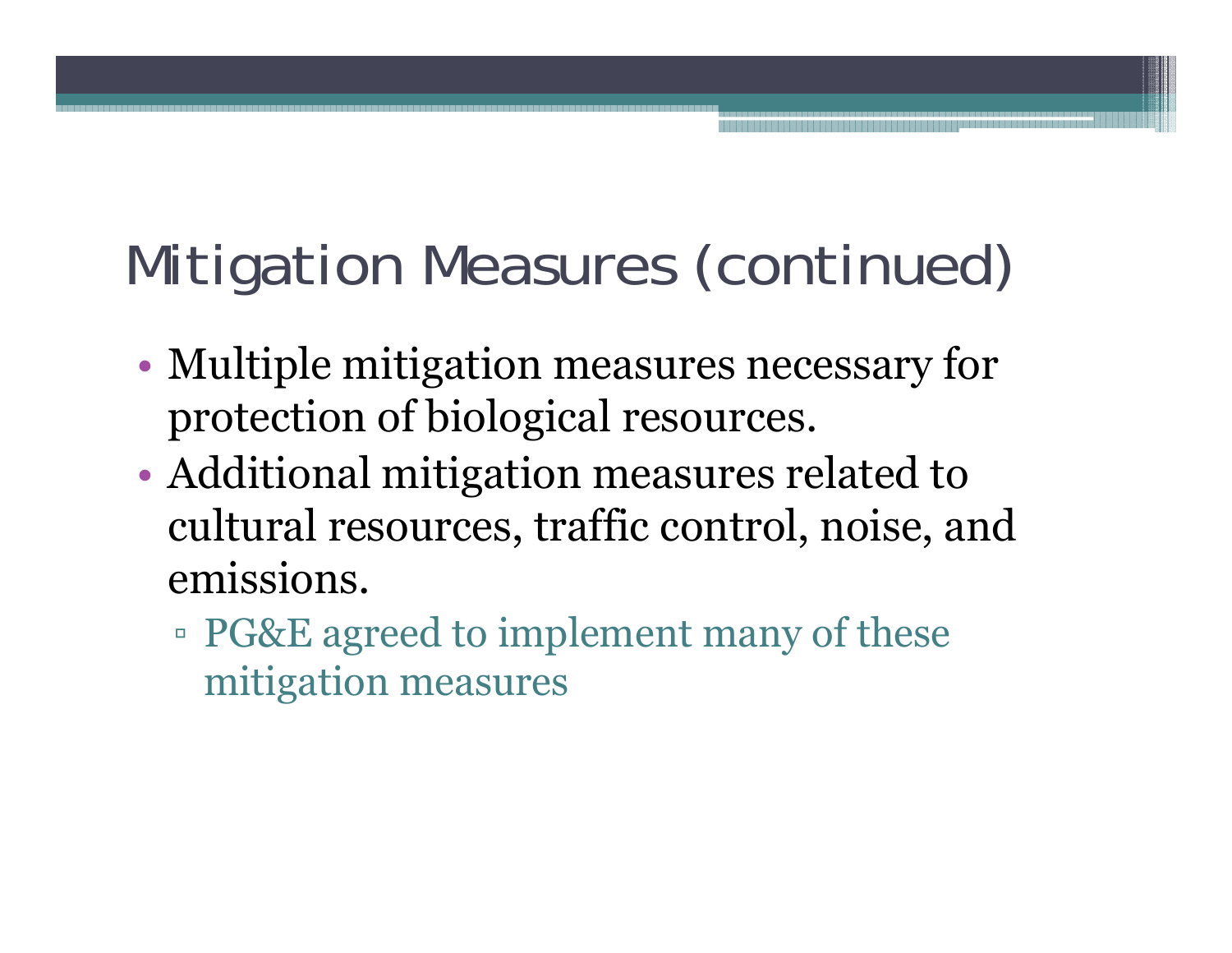#### **Potentially Significant and Unavoidable Impacts** Even with the



implementation of **Mitigation Measure LU-2: Relocation of the Marvin Alexander Day Use Area**, Alternative 1 or Alternative 2 would substantially change the character of, or be disharmonious with, existing land uses and **aesthetic** features around Lake Almanor or Butt Valley Reservoir

Chapter<br>6.9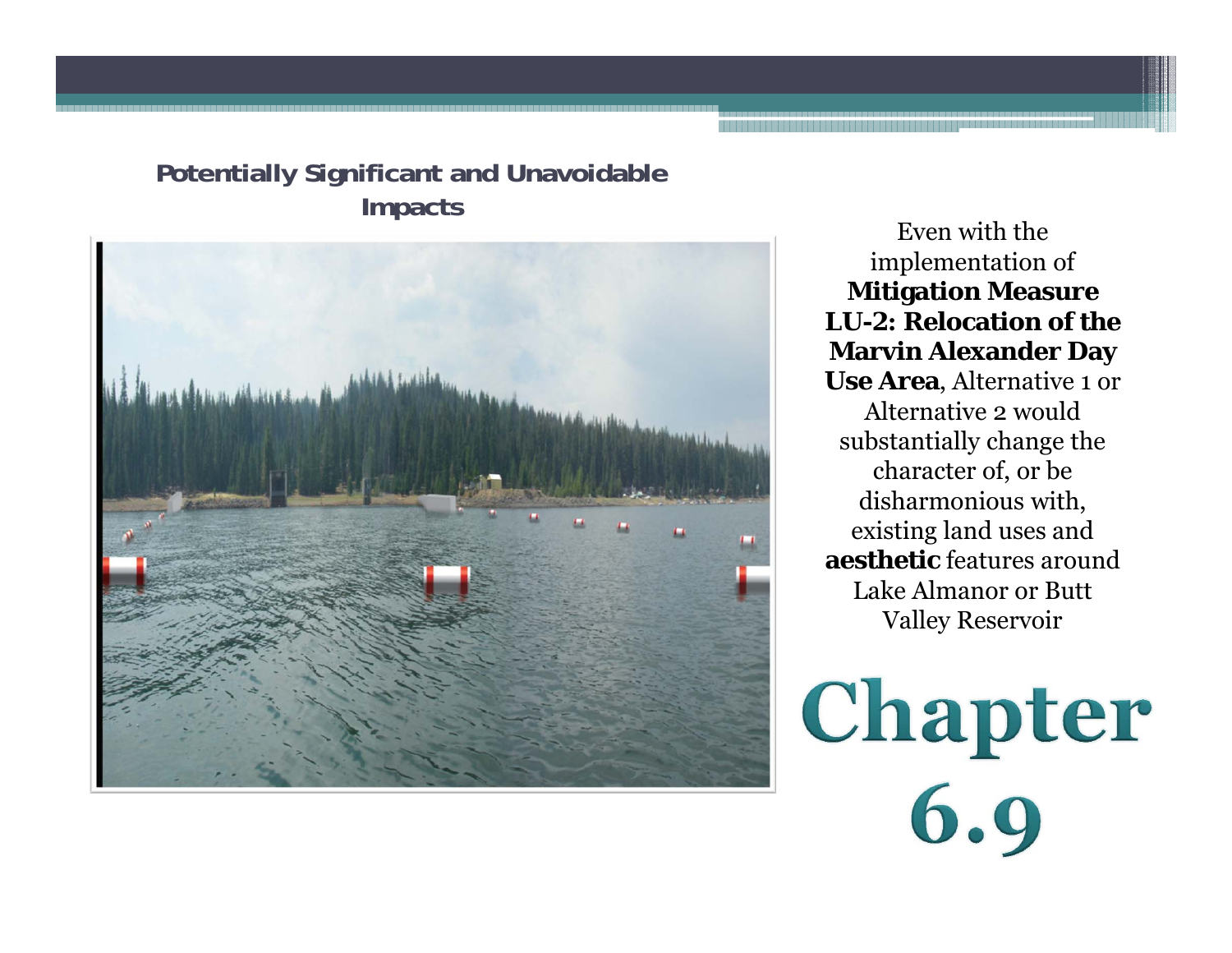#### State Water Board Staff Recommendation

- •• Implementation of Proposed UNFFR Project with the alternative minimum instream flows;
- •• Increased releases of up to 250 cubic feet per second from the low level outlet at Canyon dam from June 15 to September 15 (for purposes of temperature control);
- • Monitoring of North Fork Feather River and Lake Almanor to evaluate temperatures and fisheries effects resulting from implementation of new license; and
- • Adaptive management and a reservation of authority, whereby State Water Board could require installation of thermal curtains at Lake Almanor and Butt Valley reservoir based on monitoring results, if appropriate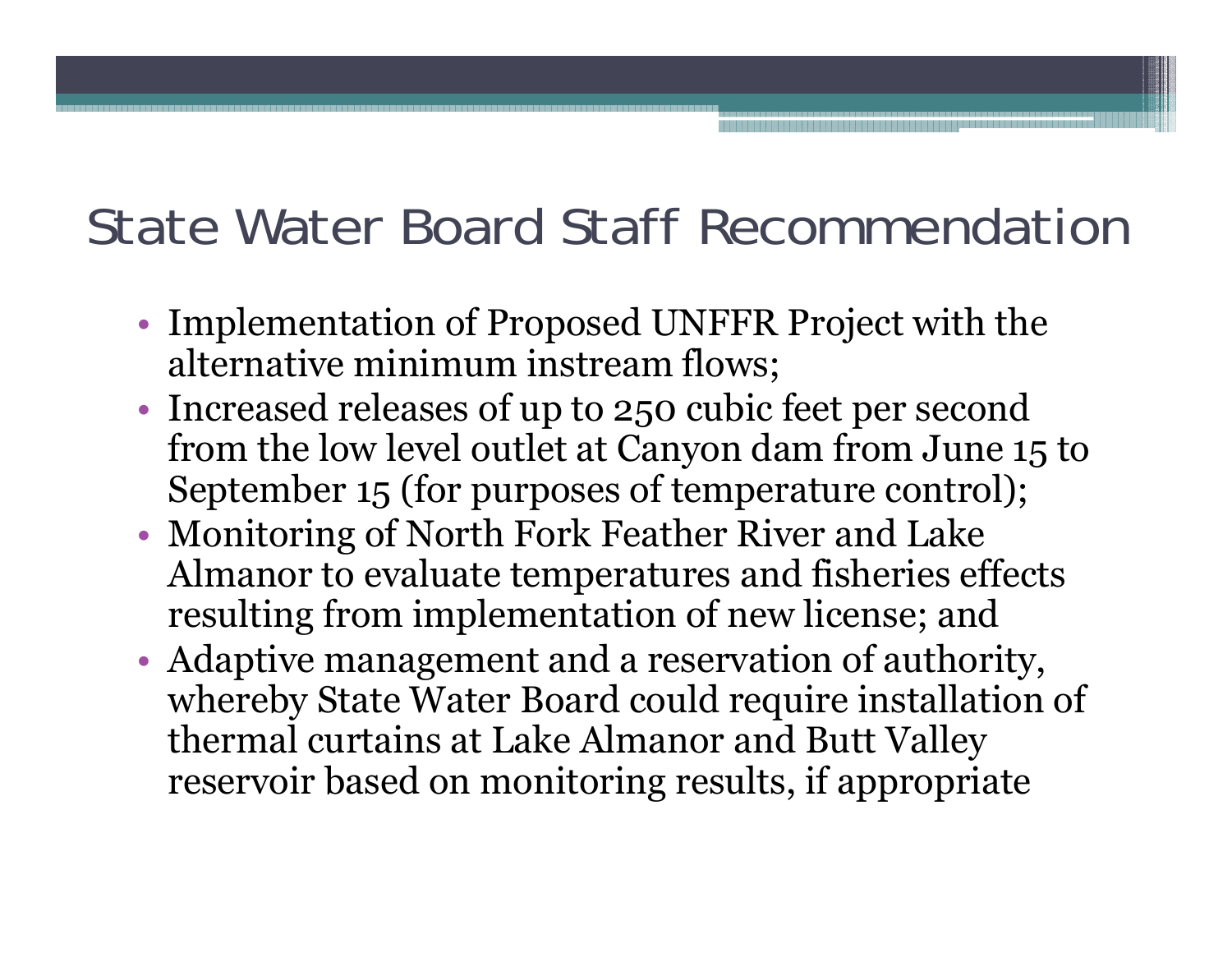#### What's Next?

- • Comments on Draft EIR are due by 12:00 p.m. (NOON) on Thursday, March 26, 2015
- • The State Water Board is also accepting comments on the Proposed Staff Recommendation
- Further down the road:
	- State Water Board staff will release a draft water quality certification
	- The draft water quality certification will be publicly noticed and comments will be accepted.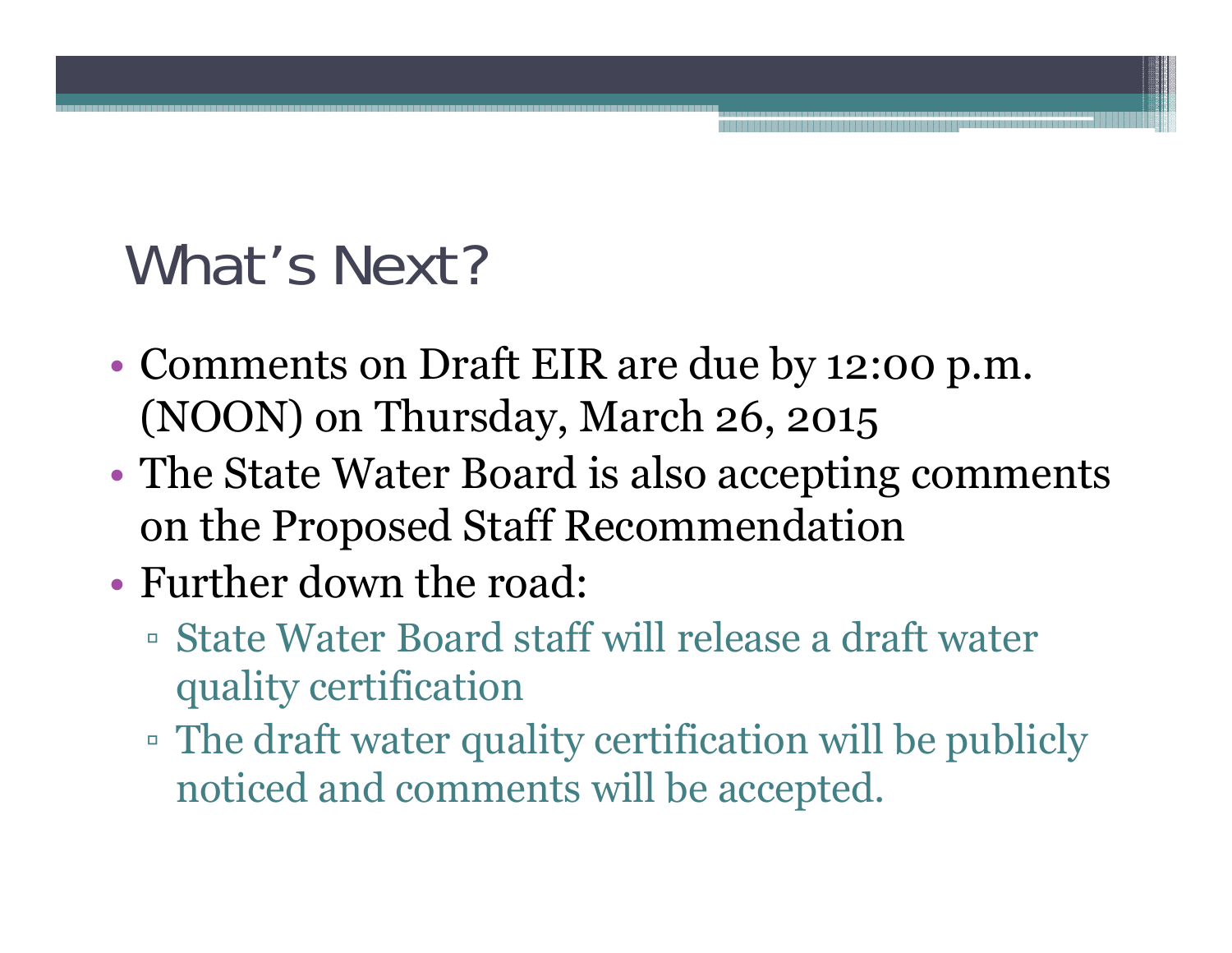#### Comments

• All comments should be submitted to Peter Barnes at:

> State Water Resources Control BoardDivision of Water Rights Water Quality Certification Program P.O. Box 2000Sacramento, CA 95812-2000 orEmail: Peter.Barnes@waterboards.ca.gov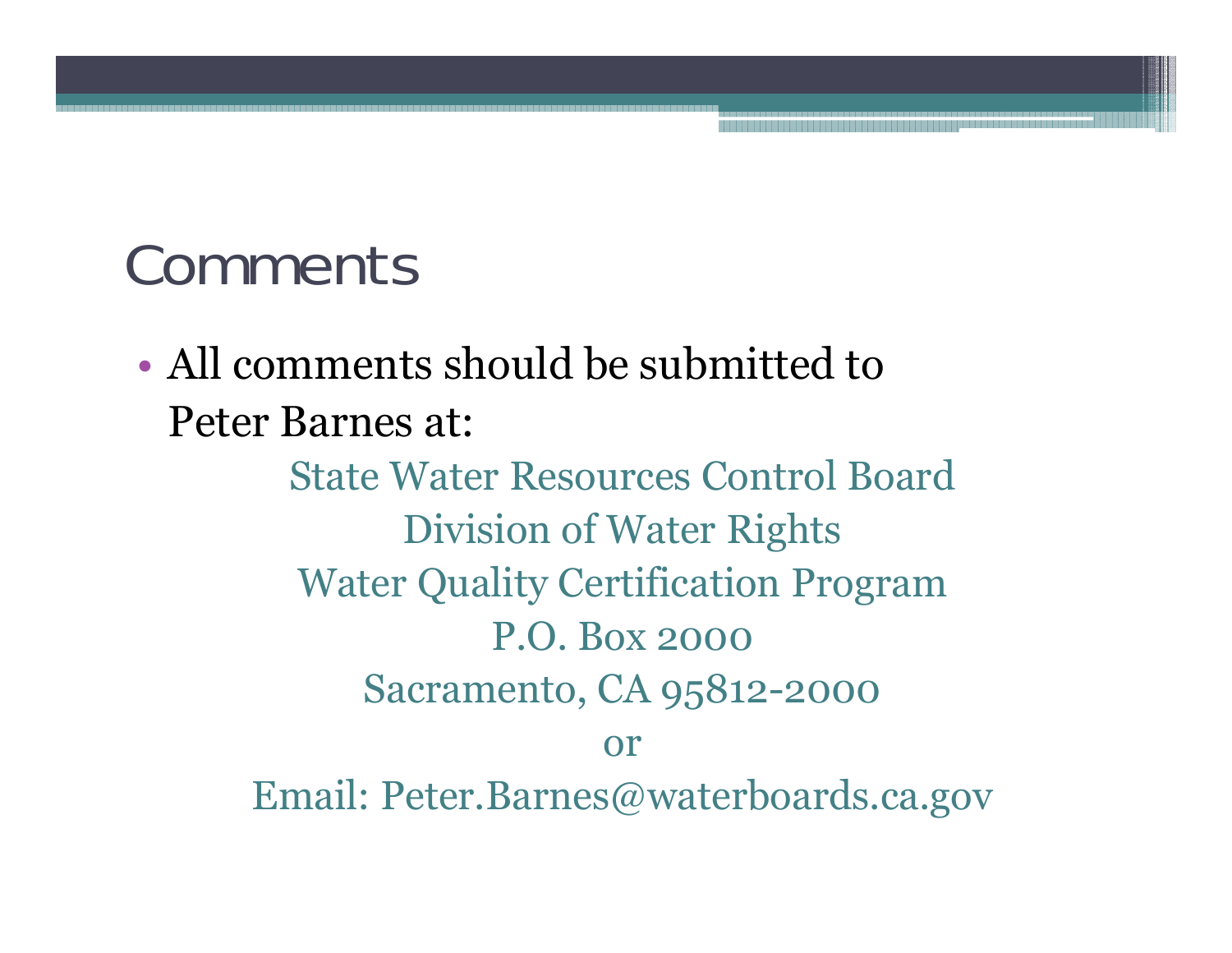#### Stay Informed of Project Milestones

- • To receive emails related to the UNFFR Project and other projects pursuing water quality certifications, enroll in the "Water Rights Water Quality Certification" email notification service.
	- Click on the SUBSCRIBE button at the bottom of the Division of Water Rights' Water Quality Certification Program webpage at: http://www.waterboards.ca.gov/waterrights/wate r\_issues/programs/water\_quality\_cert/